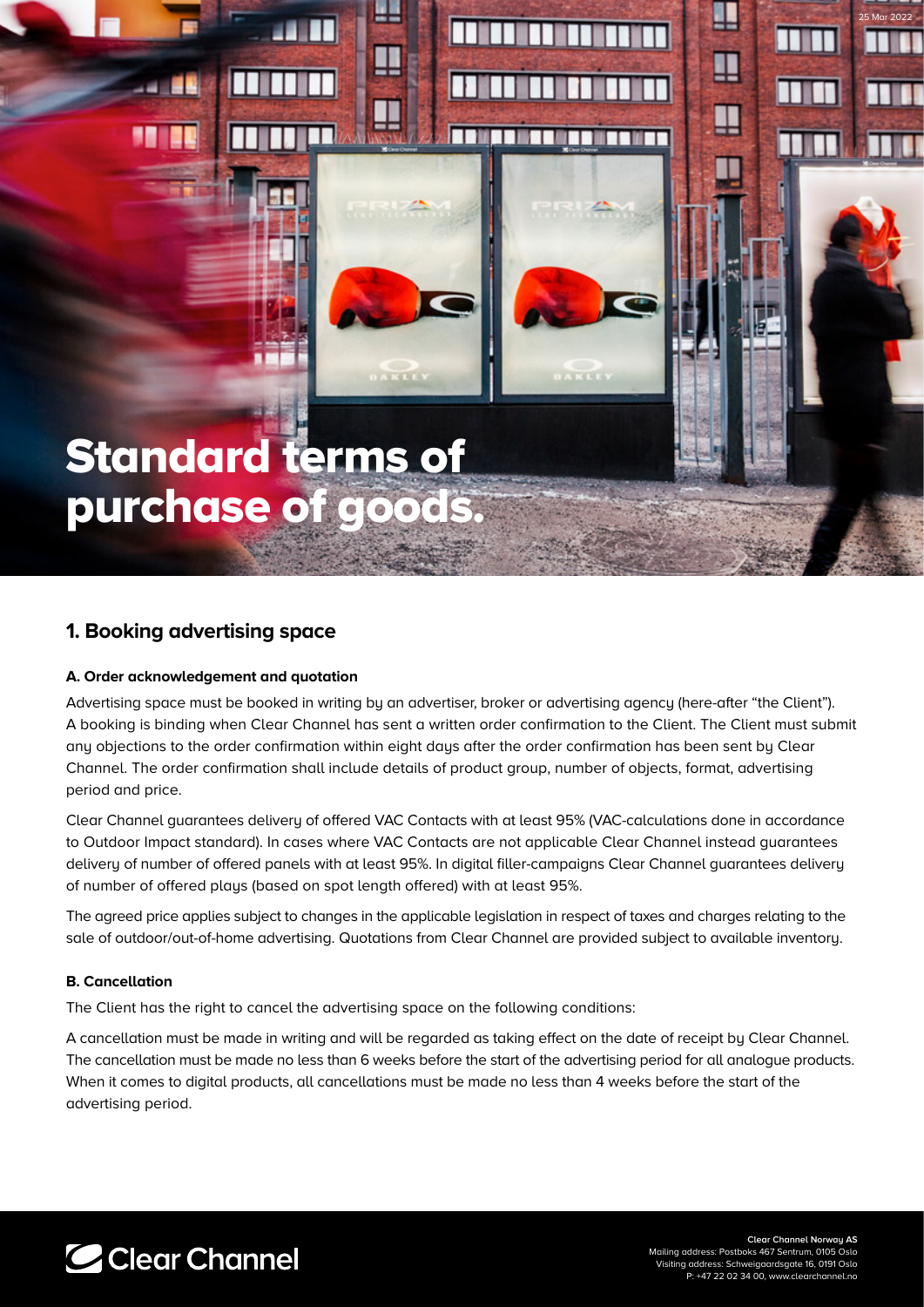With regards to marketplaces/engage locations at the Airports the cancellations must be made 12 weeks before the start of the campaign period. If the booking relates to multiple advertising periods, the cancellation must be made no later than 8 weeks (12 weeks for marketplaces/engage locations at the Airports) before the start of the first advertising period. If the cancellation takes place later than the time specified in the preceding section, the Client shall pay full compensation equivalent to the total price agreed for the campaign as specified in the written order confirmation sent. Clear Channel has the right to invoice the Client when the cancellation is made.

These general terms apply to agreements for the hire of advertising space by Clear Channel Norway AS, (hereafter called "Clear Channel"). The terms apply to confirmed bookings from 1 January 2018 or later.

## **2. Supply of material**

#### **A. The Client's responsibility**

The Client is responsible for ensuring that posters and other advertising material comply with the current "Printing and delivery terms" issued by Clear Channel. These terms can be viewed at www.clearchannel.no If the customer intends to advertise together with another brand so-called "co-branding", Clear Channel needs to be notified of this no later than 4 weeks before the start of the campaign in order to secure delivery of the booked campaign.

#### **B. Delivery of materials**

Posters, other advertising material and any necessary lining paper are to be provided by the Client, and are not included in the price unless this is expressly stated in the order confirmation. The Client shall provide clear instructions (drawings) on how the material is to be posted. Posters and other material shall, unless otherwise agreed, be delivered at the Client's expense to Clear Channel's offices or another address specified by Clear Channel.

Delivery must take place no later than 5 working days before the commencement of the advertising period, which will normally mean Friday at 9 am. Special, non-standard terms may apply for different products. For detailed information, please see the current "Printing and delivery terms" issued by Clear Channel. These terms can be viewed at www.clearchannel.no

#### **C. Reserve supplies**

For posters which are to be displayed for a period of 14 days or less, the Client, over and above the booked net supply, shall provide a reserve supply amounting to 20% of the net supply to enable the posters to be maintained. For advertising periods longer than 14 days, the Client shall provide whatever reserve supply Clear Channel may reasonably request. For transit advertising, both stationary and mobile, the reserve supply specified by Clear Channel in the order confirmation shall apply. Any surplus poster or panel material will be disposed of by Clear Channel at the end of the advertising period, unless the Client requests, no later than at the commencement of the advertising period, that the material be returned. If the material has not been collected by the Client within one week of the end of the advertising period, Clear Channel has the right to dispose of the surplus material irrespective of whether the Client has requested its return.

#### **D. Undelivered material or delayed delivery**

Clear Channel has the right to payment within the agreed time even if the Client does not provide the advertising material or if it is delivered too late.

#### **E. If the customer has chosen to print through Clear Channel**

Clear Channel will take responsibility for delivery is made on time and in the right quality as long as the client has delivered print-ready originals according to specification and at the agreed time. Delivery must take place no later than 10 working days before the commencement of the advertising period, which will normally mean Monday at 8 am.

Billing is done according to sections 7 and billed as a rule, together with the media cost unless otherwise agreed. If it is decided that the booked campaign for any reason should not be posted after the materials are produced, production will be billed to the customer.

## C Clear Channel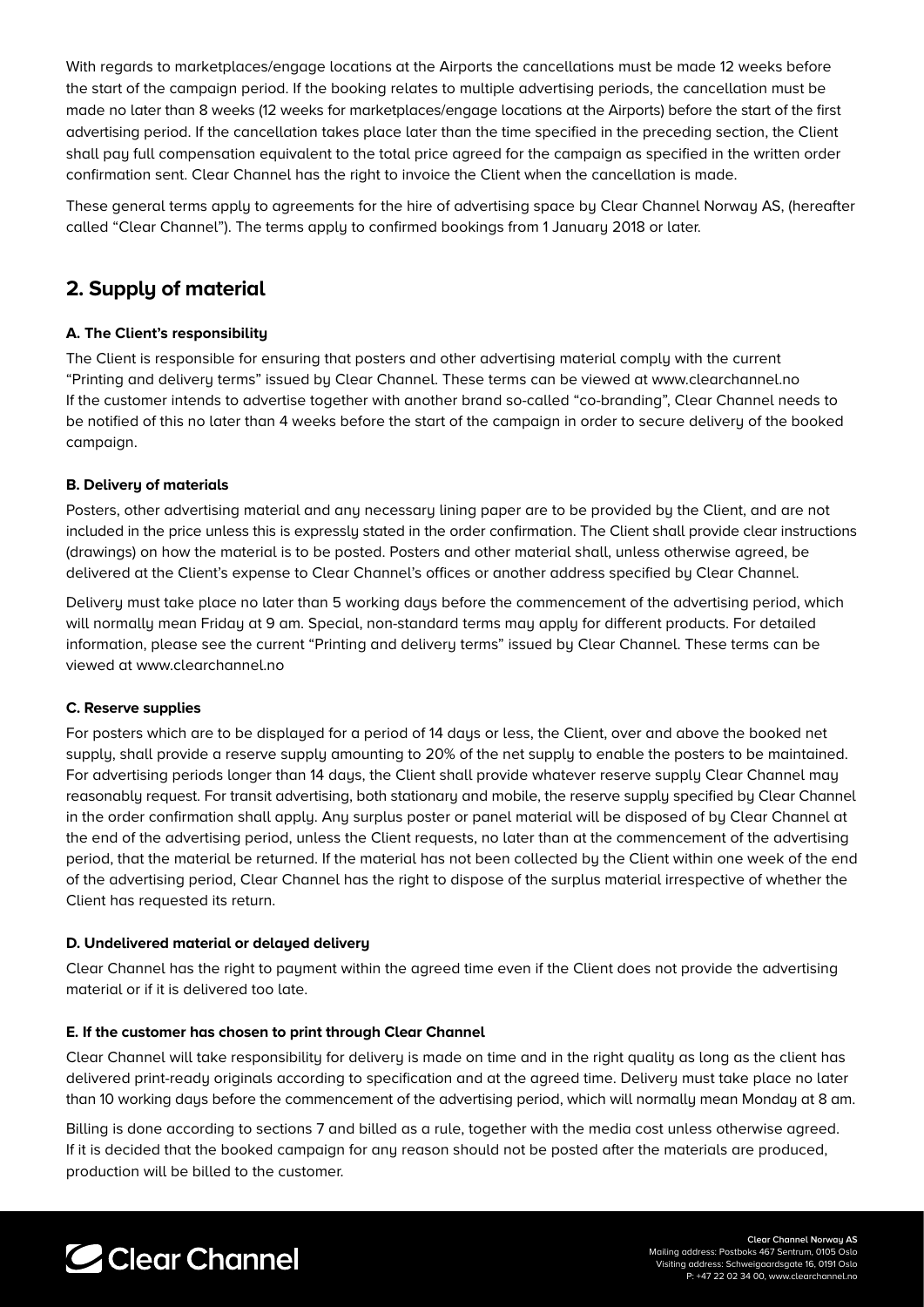## **3. Posting of material etc**

#### **A. Times for posting etc**

The posting of posters or panels shall be arranged by Clear Channel. The total price for an advertising period includes one posting, unless otherwise stated on the order confirmation. If the Client requests additional posting or reposting for any reason other than faults in the posting, Clear Channel has the right to payment for such work in accordance with Clear Channel's current price list. Clear Channel carries out posting between the times set out below;

| <b>Times for posting</b>      |                   |                  |
|-------------------------------|-------------------|------------------|
| Location/product              | To begin earliest | To end latest    |
| Outside transit Buses & Trams | Sunday 6 pm       | Tuesday midnight |
| Inside transit Buses & Trams  | Sunday 6 pm       | Tuesday midnight |
| Inside transit Metro          | Sunday 6 pm       | Tuesday midnight |
| Adshel                        | Sunday 6 pm       | Tuesday midnight |
| <b>TSD</b>                    | Saturday 6 pm     | Monday 6 am      |
| <b>Billboard Metro</b>        | Sunday 6 pm       | Tuesday midnight |

If extreme weather conditions make posting (of all formats) impossible at the stated time, Clear Channel has the right to stop posting these items and continue as soon as the weather permits without this leading to any reduction in price. Advertising layout and maintenance times 01.10.2017 until further notice.

In the case of foil products on vehicles, we are highly dependent on external factors such as weather, vehicle availability and access to workshop space. As a result, completion times can shift somewhat.

#### **B. Delayed delivery of material**

If the Client delivers advertising material to Clear Channel later than 5 working days before the commencement of the advertising period (which normally means Friday at 9 am) or later than on another agreed date, Clear Channel will not be responsible for ensuring that posting takes place in accordance with the original timetable. In the event of such a delay on the Client's part, posting will take place as soon as possible. If additional costs arise in connection with such delayed posting, Clear Channel has the right to charge the Client separately for these costs. The minimum sum charged is NOK 10 000.

#### **C. Cost of non-standard posting**

In the event of posting advertising material of a format and/or quality which does not conform to the "Printing and delivery terms" issued by Clear Channel, or other provisions issued by Clear Channel, the Client will be charged separately for any additional costs caused by the non-standard material.

C Clear Channel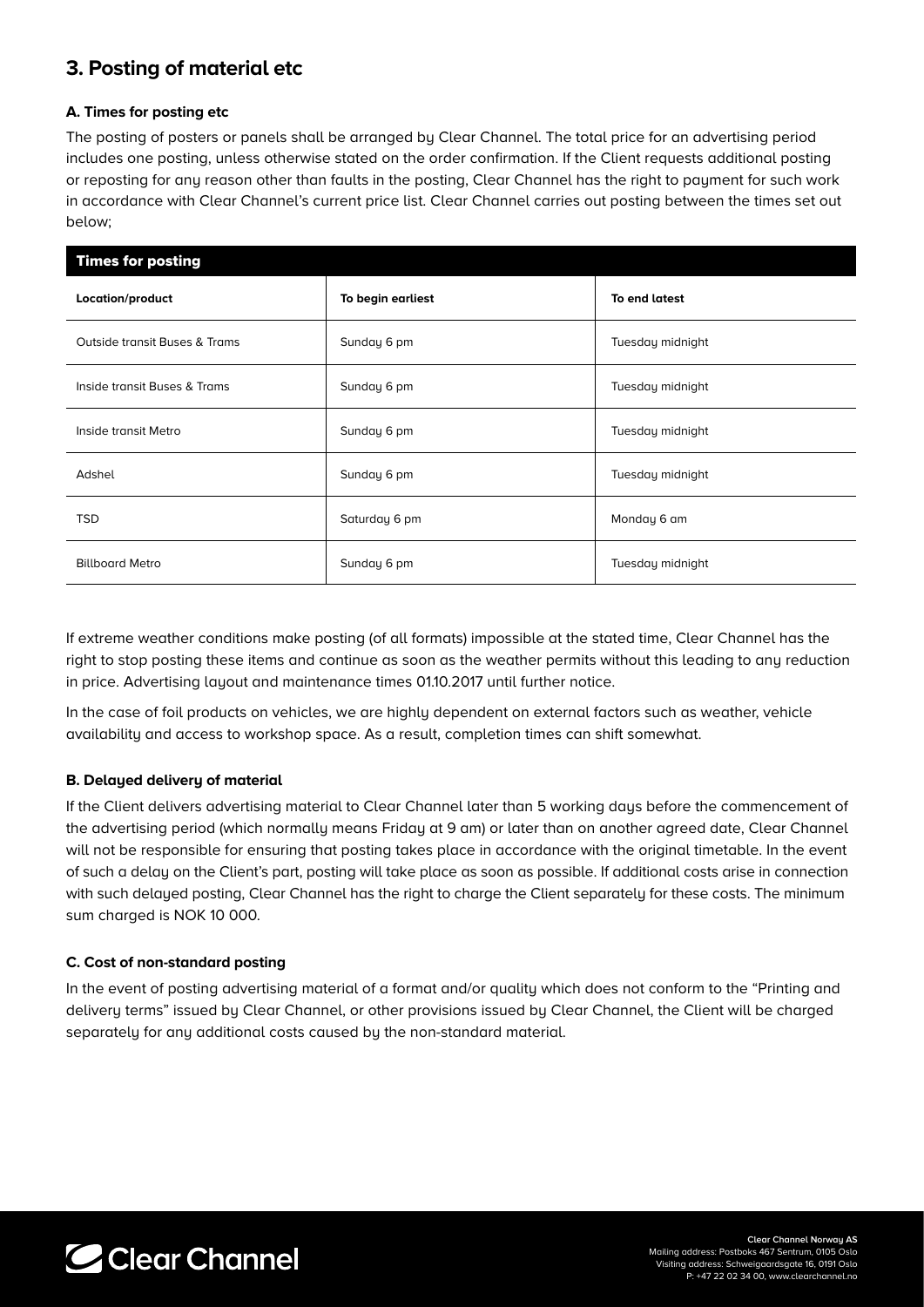#### **D. Number of unique motifs**

The total price for an advertising period includes one posting in which each individual motif is posted in no specific order and where the campaign includes up to six (6) unique motifs.

The following additional costs are payable for non-standard postings:

- If each individual motif is displayed in no specific order but the campaign includes between seven (7) and twelve (12) motifs, one (1) additional posting fee is payable.
- If the posting of a motif is address-specific and the campaign includes up to six (6) motifs, one (1) additional posting fee is payable.
- If the posting of a motif is address-specific and the campaign includes between seven (7) and twelve (12) motifs, two and a half (2.5) additional posting fees are payable.
- Additional posting fees for campaigns in which the number of unique motifs exceeds twelve (12) will be quoted separately by Clear Channel.

#### **E. Responsibility for incorrect posting**

If Clear Channel does not post the Client's advertising material or posts it incorrectly, the Client has the right to reasonable compensation. The compensation will be payable through the Client receiving advertising space with Clear Channel at a maximum value equivalent to the Client's media charge for the incorrect objects during the advertising period.

#### **F. Advertising for competing companies**

The Client accepts that advertising material for competitors may appear on advertising space adjacent to the advertising space booked by the Client.

#### **G. Post-Over**

If the parties have agreed on post-over this is to begin immediately after the end of the advertising period, Clear Channel is obliged to carry this out. Any such agreement must be made in writing no later than 6 weeks before the campaign commences. If the agreement is reached later than 6 weeks before the commencement of the campaign, the Client will be charged an additional posting fee.

#### **H. Rearrangement of advertising objects**

Clear Channel reserves the right to rearrange advertising objects included in a booked product between the date of booking and the commencement of the advertising period. Any such rearrangement of advertising objects may involve changes in respect of individual advertising objects, but will not affect the fulfilment of the delivery of the ordered product as a whole. Clear Channel does not accept responsibility for any changes which may occur in the number of advertising objects before the commencement of the advertising period. The agreed price applies even if the advertising objects have been rearranged and even if the number of objects differs by up to 5% during the advertising period.

#### **I. Information on booked advertising objects**

At the Client's request, Clear Channel will provide a list of addresses or other record of the advertising objects leased. Any such list or record will be provided no earlier than 14 days before the campaign commences. Rearrangements or changes to the number of advertising objects as described in section H may also occur during the period after the Client has received the list of addresses.

C Clear Channel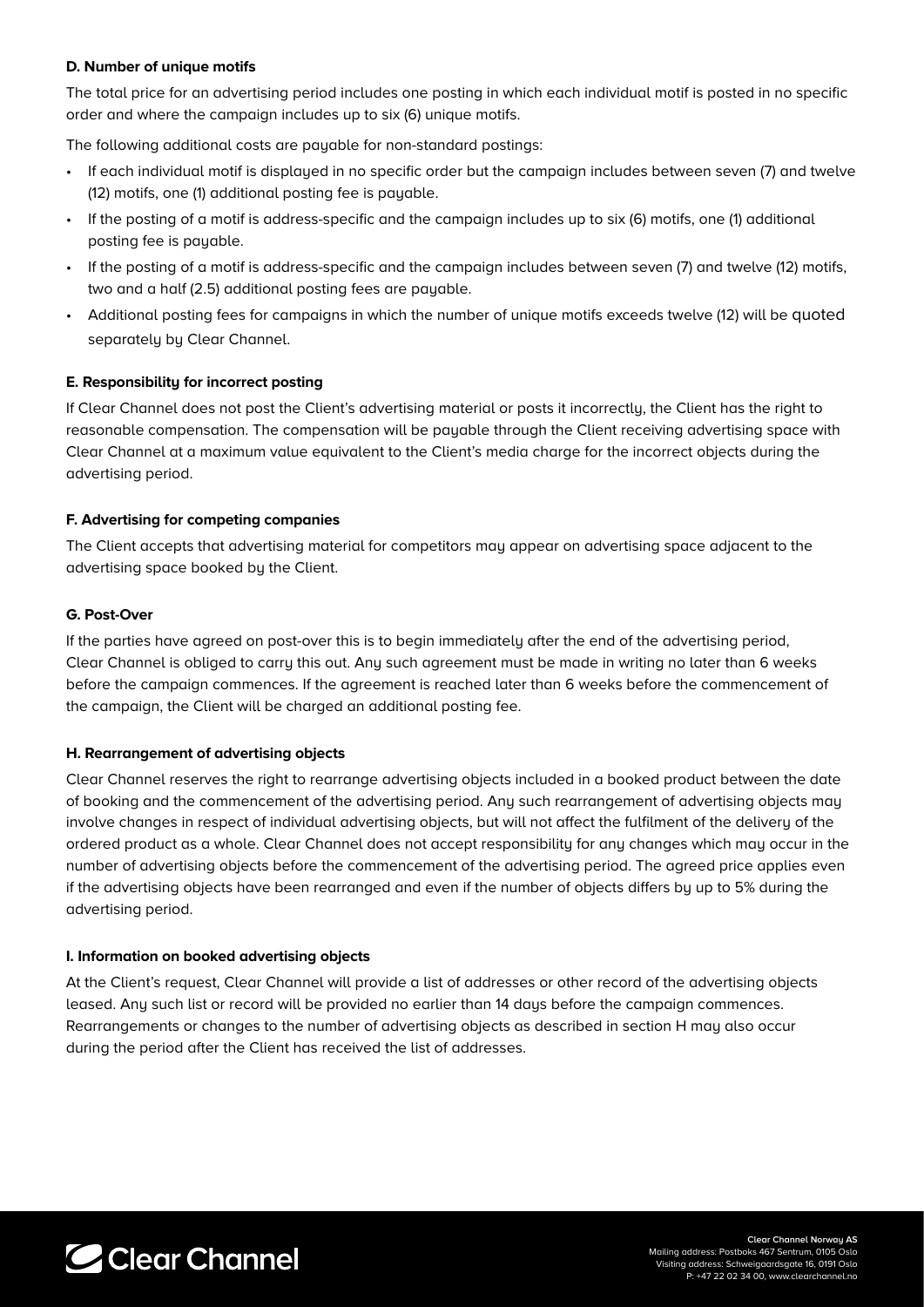### **4. Care and maintenance**

Clear Channel is responsible for ensuring that the advertising is kept neat and tidu by using the reserve supply provided to replace or repair damaged posters or signs at the earliest opportunity. With long-term hire of advertising panels, the Client will be informed if a need for maintenance or replacement arises. Clear Channel is not liable for any delay in the replacement of damaged posters or panels due to circumstances outside Clear Channel's control. If Clear Channel fails to fulfil its obligations under this section, the Client has the right to reasonable compensation for the resulting error. In compensation, the Client will receive advertising space from Clear Channel to a value of no more than the Client's media value during the advertising period for the incorrect objects. The only compensation available from Clear Channel is advertising space to an equivalent monetary amount.

## **5. The Client's responsibility for the content of the advertising**

The Client's advertising message must not contravene Norwegian law, the International Chamber of Commerce's Consolidated Code of Advertising and Marketing Communication Practice or other applicable rules and regulations. Applicable rules may include local regulations. Clear Channel has the right to examine advertising material in advance. If the advertising material is considered illegal or unethical, Clear Channel has the right to refuse to post it.

Creatives and posting instructions are to be e-mailed to campaignmanagement@clearchannel.no before the campaign goes to printing, but no later than 14 days before the advertising period commences. If you know that the content of the text or image can be perceived as provocative, please contact us for discussion 3 weeks before the campaign starts.

The Client shall compensate Clear Channel for all charges, damages or other costs which Clear Channel may sustain as a result of any infringement of applicable laws or regulations or infringement of third-party rights by the Client's advertising message. The Client's obligation under this provision applies even if the advertising material has been examined in advance by Clear Channel without any objection being raised. If the booked advertising space cannot be utilised by the Client as a result of the Client not being aware of or complying with applicable laws and rules on the content of the advertising, Clear Channel still has a right to full payment for the advertising space. If creatives and posting instructions are not sent for approval in accordance with the text above, Clear Channel can not guarantee that the campaign will be posted.

## **6. Limitation of liability**

Clear Channel's liability for errors in connection with posting etc. is regulated separately in this agreement. In addition, Clear Channel's compensation liability is limited to compensation for direct losses equivalent to no more than the agreed compensation for the media cost or service in question. Indirect losses, such as loss of profit, consequential losses or similar, are not eligible for compensation unless the loss has arisen as a result of gross negligence or wilful actions on Clear Channel's part. Clear Channel is relieved of liability for damages and other sanctions if the fulfilment of its undertakings under this agreement is prevented or made more difficult by an obstacle outside Clear Channel's control, such as strike, lockout, extreme weather conditions, shortage of power or raw materials, actions by the authorities or other similar circumstances. If the Client wishes to bring a claim for an error under this agreement, the Client shall inform Clear Channel of this without delay.

The Client may not cite errors later than 30 days after the end of the advertising period to which the error relates.

C Clear Channel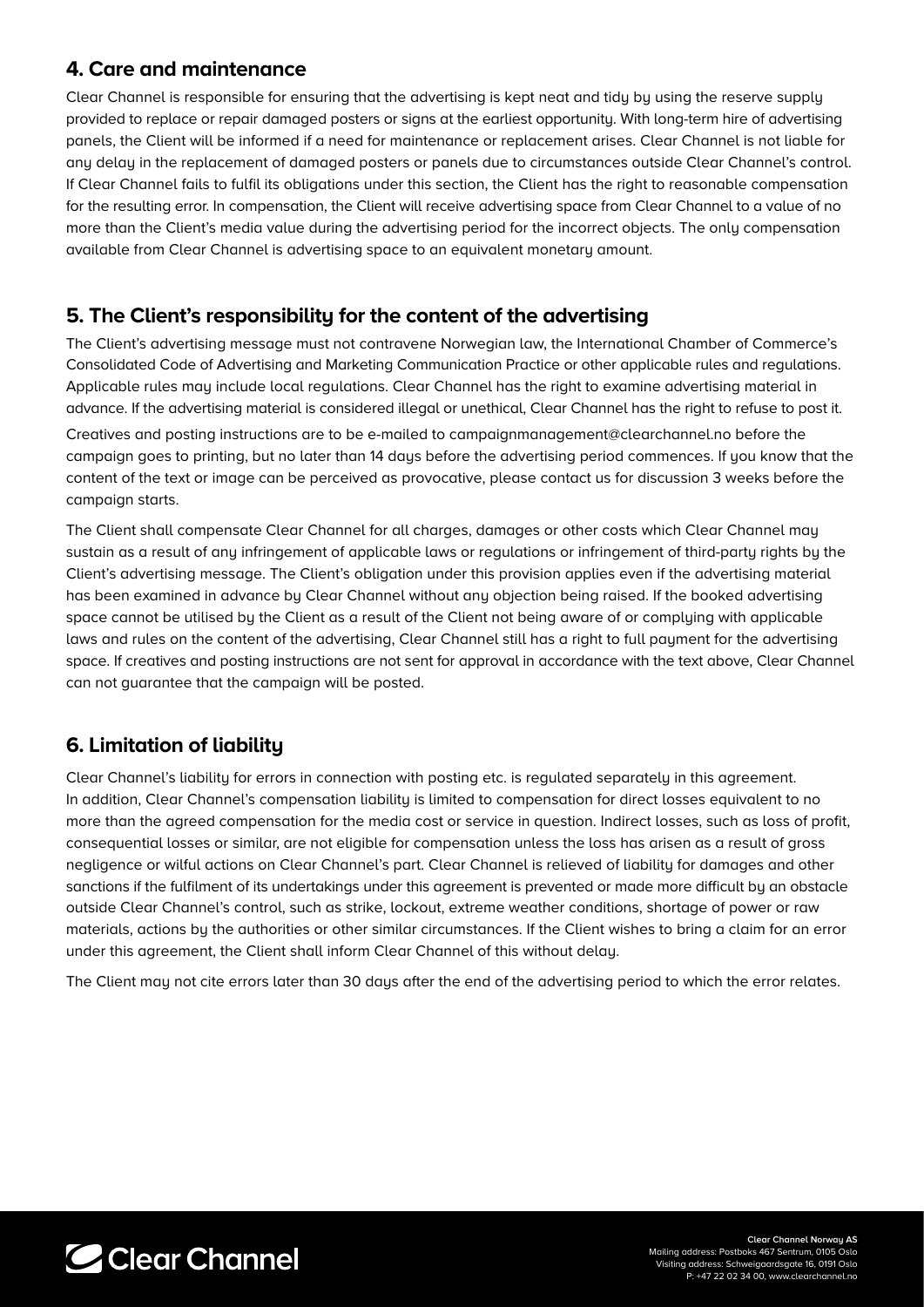## **7. Remuneration/payment T&Cs**

- Remuneration will be invoiced in advance for the display period.
- Payment due within 15 days.
- Several companies have the right to advertising space, and we reserve the right to allow remuneration to be partially invoiced from different subsidiaries within the CCN group of companies.
- For late payment, interest on overdue payments accrues in accordance with the Act on interest on overdue payments, etc. of 17 December 1976, No. 100.
- The customer accepts, by virtue of the signed agreement on media rental in accordance with these T&Cs, that all involved parties (including advertisers, media agencies, advertising agen-cies, etc.) are aware of the pricing and discount structures in the media and outdoor market.
- The customer is aware that Clear Channel in certain cases is obliged to pay certain special compensation to media agencies in accordance with market standards. More information on this can be found in Clear Channel's information on media agency compensation.

## **8. Other**

Clear Channel has the right to photograph and store data images of posters/panels and to display the pictures in connection with, for example, reporting survey results in its own brochures etc., as well as at internal and external meetings at which outdoor media are discussed and marketed. Clear Channel also has the right to supply these pictures to research institutes for use in connection with reports on advertising surveus carried out by these institutes. This use includes posting pictures online.

The parties hereby acknowledge and agree that:

Clear Channel's obligations hereunder are expressly subject to the terms and conditions of any applicable ground lease, licence, permits and other similar underlying agreements and rights held by Clear Channel and to applicable local laws and regulations; and

The screens shall at all times be the sole property of Clear Channel. Other than Clear Channel´s obligations to display the advertising as set forth herein, the Customer shall have no right whatsoever to approve or control the form or content of any other unrelated advertising content or materials on the screens or any other Clear Channel property.

The Customer shall comply with all applicable laws, statutes, regulations and codes relating to anti-bribery and anti-corruption including but not limited to the local bribery act. Clear Channel may cancel this Agreement or terminate an agreement with the Customer immediately by giving written notice to the Customer if the Customer is, or Clear Channel reasonably suspects that the Customer is, in breach of this clause.

The client warrants that it is in compliance with all laws administered by any other national or international entity imposing economic sanctions and trade embargoes relevant to these terms and conditions ("Economic Sanctions Laws") against designated countries ("Embargoed Countries"), regimes, entities, and persons (collectively, "Embargoed Targets"). The client further warrants that it is not an Embargoed Target or otherwise subject to any Economic Sanctions Law.

The client shall comply with all Economic Sanctions Laws. Any breach of the Economic Sanctions Laws, including if the client becomes an Embargoed Target, is a material breach of these terms and conditions and grounds for immediate termination by Clear Channel. Neither party shall be liable for ceasing to perform its obligations in these terms and conditions, including making any payments, if doing so would violate any applicable Economic Sanctions Laws.

Clear Channel may terminate the agreement with the client immediately if Clear Channel is required to do so pursuant to any agreements it has with any superior or head landlord or any other applicable third party.

## C Clear Channel